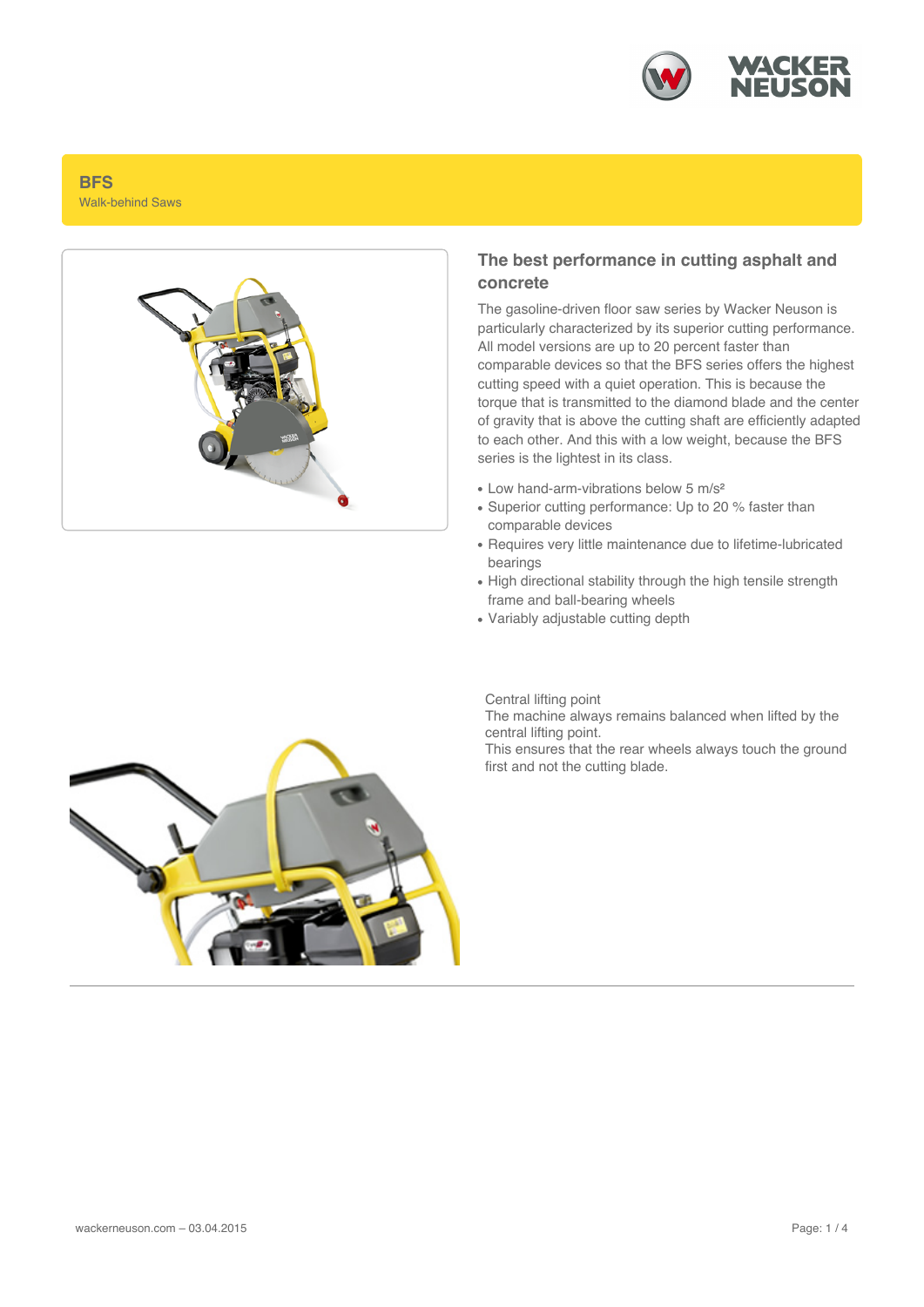

Water Tank The BFS-series has the largest water tank in its class. BFS 735 and 940 - 20 liter BFS 1345 and 1350 - 32 liter



Optional transportation handle Makes the transport of the machine easy and user friendly.



Wide wheelbase More stability in operation.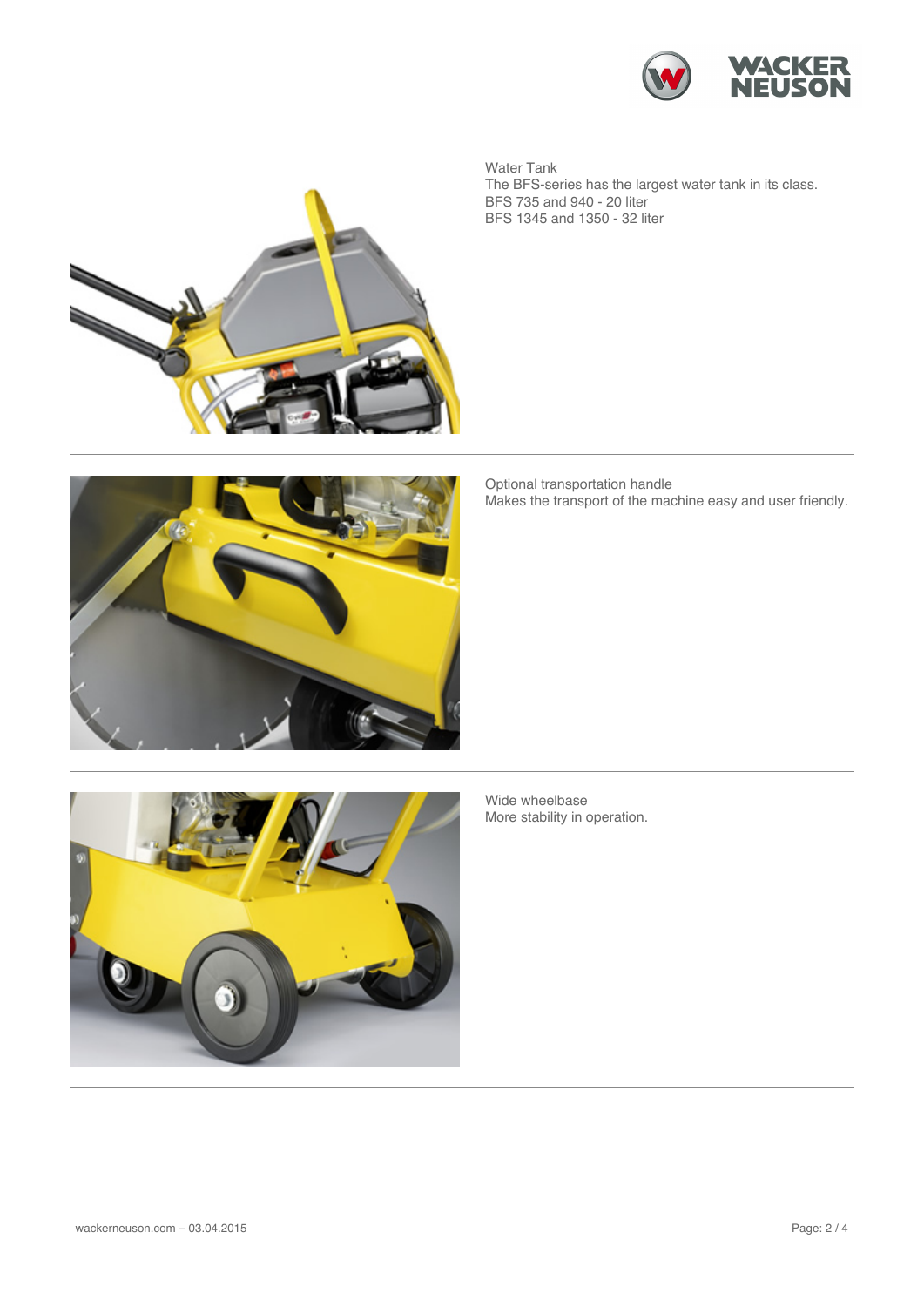



**Low hand-arm vibration** Our walk-behind saws are characterized by very low hand-arm-vibrations of below 5 m/s². This allows for an uninterupted eight hour operation.



**User comfort installed**

For particular user friendliness all Wacker Neuson models are easy and simple to use.